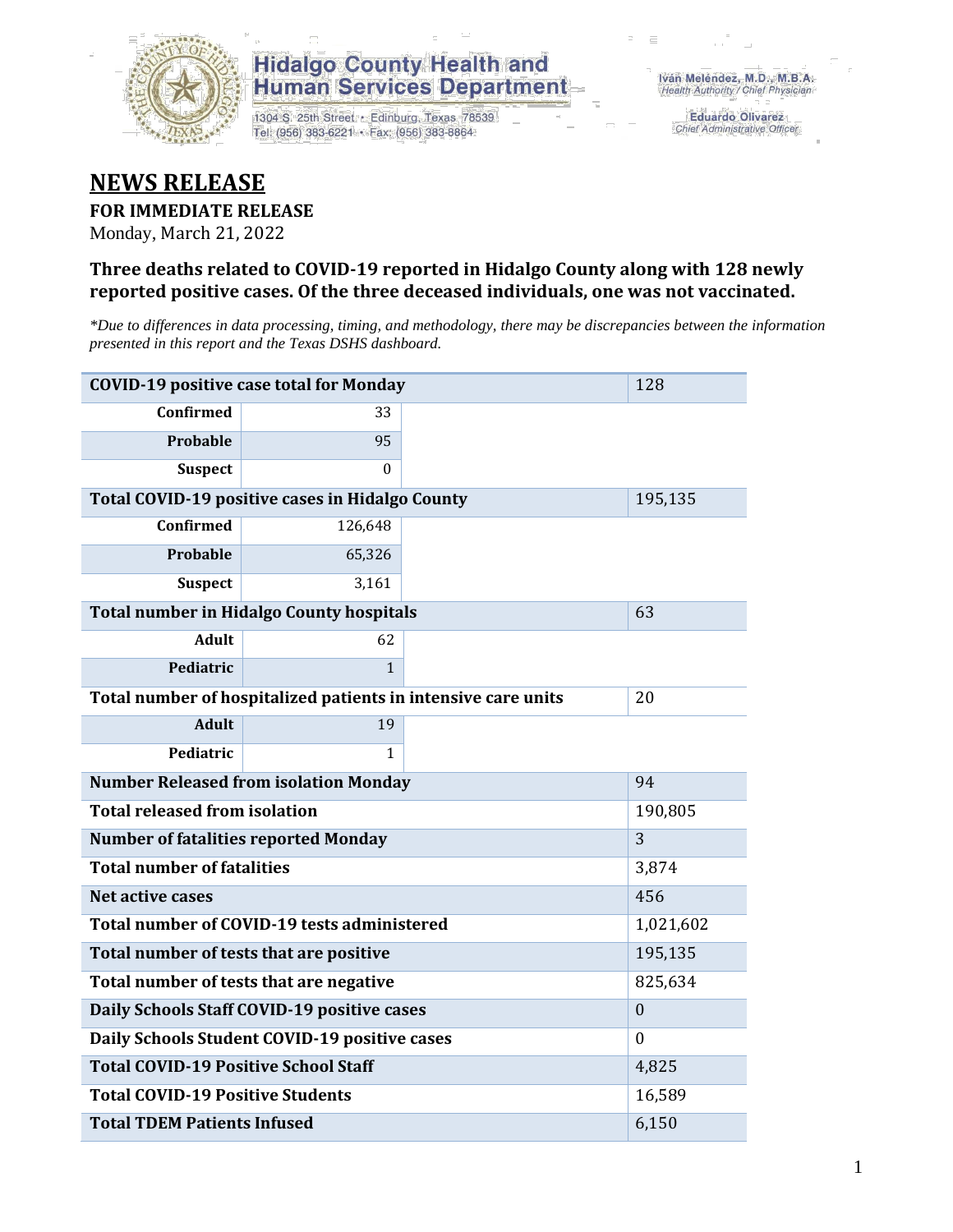

#### **Hidalgo County Health and Human Services Department**

1304 S. 25th Street · Edinburg, Texas 78539 Tel: (956) 383-6221 · Fax: (956) 383-8864

Iván Meléndez, M.D., M.B.A. Health Authority / Chief Physician

> **Eduardo Olivarez** Chief Administrative Officer

*Hidalgo County uses the case status definition provided by the Texas Department of State Health Service's 2020 Epi Case Criteria Guide revised November 2020.*

- *1. Confirmed: A person who has tested positive through a molecular or PCR (oral or nasal swabs) test that looks for the presence of the virus's genetic material.*
- *2. Probable: A person who meets presumptive laboratory evidence through detection of COVID-19 by antigen test in a respiratory specimen.*
- *3. Suspect: A person who meets supported laboratory evidence through detection of specific antibodies in serum, plasma, whole body, and no prior history of being confirmed or probable case.*

*For more information of case status definition for COVID-19, please refer to:*

<https://www.dshs.state.tx.us/IDCU/investigation/epi-case-criteria-guide/2020-Epi-Case-Criteria-Guide.pdf>

| Case Dieakdowii by Age Group: |                        |  |  |  |  |
|-------------------------------|------------------------|--|--|--|--|
| <b>Age Range</b>              | <b>Number of Cases</b> |  |  |  |  |
| $0 - 11$                      | 50                     |  |  |  |  |
| 12-19                         | 37                     |  |  |  |  |
| 20s                           | 10                     |  |  |  |  |
| 30 <sub>s</sub>               | 9                      |  |  |  |  |
| 40s                           | 5                      |  |  |  |  |
| 50s                           | 8                      |  |  |  |  |
| 60s                           | 5                      |  |  |  |  |
| $70+$                         | 4                      |  |  |  |  |
| Total:                        | 128                    |  |  |  |  |
|                               |                        |  |  |  |  |

## Breakdown by Age Group: The deaths include:

|                  | <b>Age Range</b> | Gender | City     |  |  |
|------------------|------------------|--------|----------|--|--|
|                  | 60s              | Male   | Edinburg |  |  |
| $\boldsymbol{z}$ | 60s              | Male   | Edinburg |  |  |
|                  | 50s              | Female | Hidalgo  |  |  |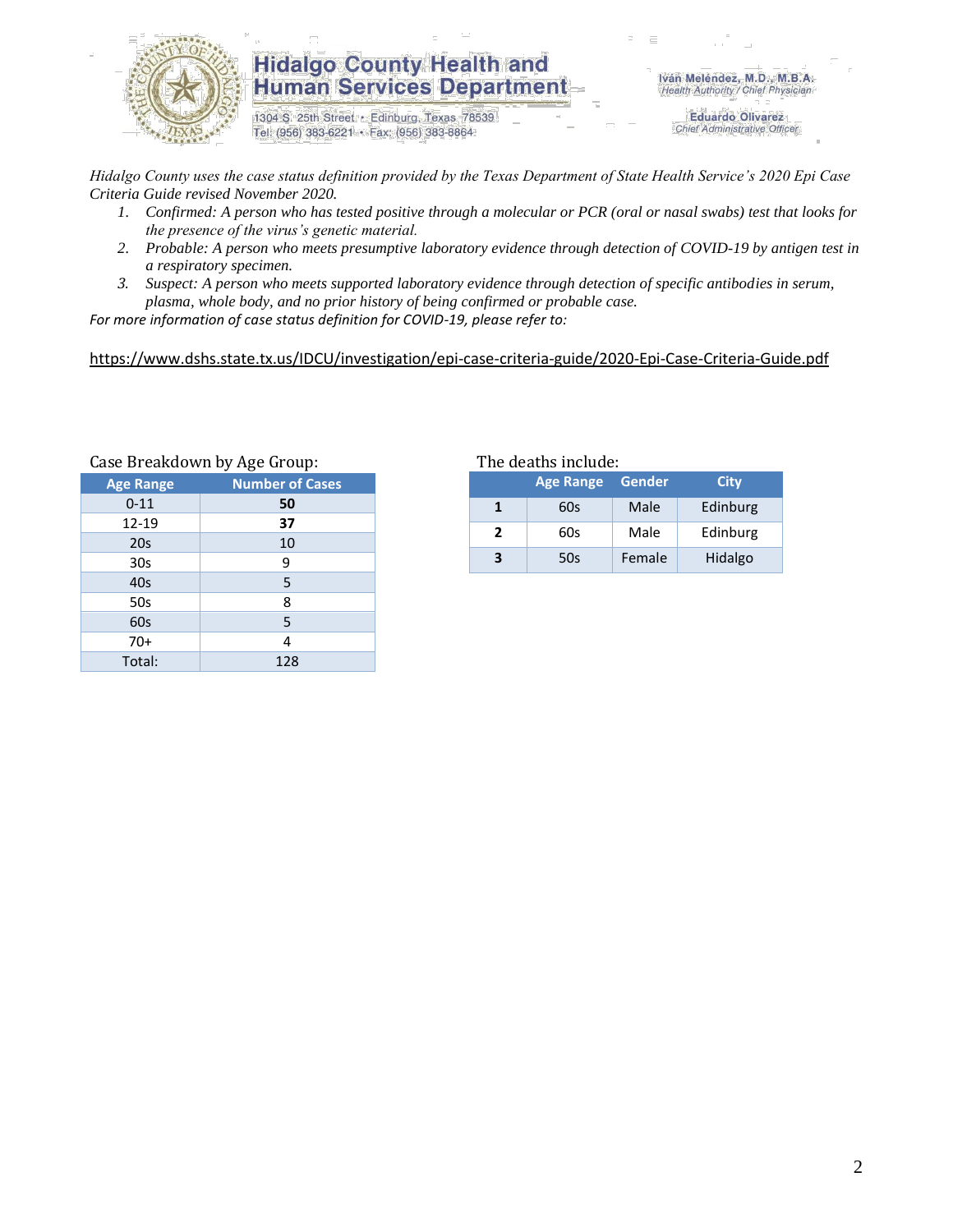

# **Hidalgo County Health and<br>Human Services Department**

1304 S. 25th Street • Edinburg, Texas 78539<br>Tel: (956) 383-6221 • Fax: (956) 383-8864

Eduardo Olivarez<br>Chief Administrative Officer

### Monday, March 21, 2022 positive cases include:

|                         | <b>Age Range</b> | <b>Gender</b>                                                                                              | <b>City</b> |     | <b>Age Range</b> | <b>Gender</b>                                                                                              | <b>City</b> |
|-------------------------|------------------|------------------------------------------------------------------------------------------------------------|-------------|-----|------------------|------------------------------------------------------------------------------------------------------------|-------------|
| $\mathbf{1}$            | $0 - 19$         | F                                                                                                          | Alamo       | 65  | $0 - 19$         | F                                                                                                          | Mission     |
| 2                       | 40s              | F                                                                                                          | Alamo       | 66  | $0 - 19$         | F                                                                                                          | Mission     |
| 3                       | $0 - 19$         | ${\sf M}$                                                                                                  | Alton       | 67  | $0 - 19$         | $\mathsf F$                                                                                                | Mission     |
| 4                       | 20s              | M                                                                                                          | Alton       | 68  | $0 - 19$         | M                                                                                                          | Mission     |
| 5                       | $0 - 19$         | M                                                                                                          | Donna       | 69  | 20s              | F                                                                                                          | Mission     |
| 6                       | $70+$            | F                                                                                                          | Donna       | 70  | 20s              | M                                                                                                          | Mission     |
| $\overline{\mathbf{z}}$ | $0 - 19$         | M                                                                                                          | Edinburg    | 71  | 30 <sub>s</sub>  | ${\sf M}$                                                                                                  | Mission     |
| 8                       | $0 - 19$         | M                                                                                                          | Edinburg    | 72  | 30s              | F                                                                                                          | Mission     |
| 9                       | $0 - 19$         | F                                                                                                          | Edinburg    | 73  | 30 <sub>s</sub>  | F                                                                                                          | Mission     |
| 10                      | $0 - 19$         | M                                                                                                          | Edinburg    | 74  | 30 <sub>s</sub>  | F                                                                                                          | Mission     |
| 11                      | $0 - 19$         | $\mathsf F$                                                                                                | Edinburg    | 75  | 30 <sub>s</sub>  | ${\sf M}$                                                                                                  | Mission     |
| 12                      | $0 - 19$         | M                                                                                                          | Edinburg    | 76  | 40s              | M                                                                                                          | Mission     |
| 13                      | $0 - 19$         | $\mathsf F$                                                                                                | Edinburg    | 77  | 50s              | $\mathsf F$                                                                                                | Mission     |
| 14                      | $0 - 19$         | F                                                                                                          | Edinburg    | 78  | 50s              | M                                                                                                          | Mission     |
| 15                      | $0 - 19$         | $\mathsf{M}% _{T}=\mathsf{M}_{T}\!\left( a,b\right) ,\ \mathsf{M}_{T}=\mathsf{M}_{T}\!\left( a,b\right) ,$ | Edinburg    | 79  | 50s              | $\mathsf{M}% _{T}=\mathsf{M}_{T}\!\left( a,b\right) ,\ \mathsf{M}_{T}=\mathsf{M}_{T}\!\left( a,b\right) ,$ | Mission     |
| 16                      | $0 - 19$         | M                                                                                                          | Edinburg    | 80  | 60s              | F                                                                                                          | Mission     |
| 17                      | $0 - 19$         | ${\sf M}$                                                                                                  | Edinburg    | 81  | $70+$            | ${\sf M}$                                                                                                  | Mission     |
| 18                      | $0 - 19$         | F                                                                                                          | Edinburg    | 82  | $70+$            | F                                                                                                          | Mission     |
| 19                      | 20s              | M                                                                                                          | Edinburg    | 83  | $70+$            | M                                                                                                          | Mission     |
| 20                      | 20s              | F                                                                                                          | Edinburg    | 84  | $0 - 19$         | F                                                                                                          | Pharr       |
| 21                      | 20s              | $\mathsf F$                                                                                                | Edinburg    | 85  | $0 - 19$         | F                                                                                                          | Pharr       |
| 22                      | 30 <sub>s</sub>  | F                                                                                                          | Edinburg    | 86  | $0 - 19$         | F                                                                                                          | Pharr       |
| 23                      | 50s              | $\mathsf F$                                                                                                | Edinburg    | 87  | $0 - 19$         | $\mathsf{M}% _{T}=\mathsf{M}_{T}\!\left( a,b\right) ,\ \mathsf{M}_{T}=\mathsf{M}_{T}\!\left( a,b\right) ,$ | Pharr       |
| 24                      | $0 - 19$         | F                                                                                                          | Hidalgo     | 88  | $0 - 19$         | M                                                                                                          | Pharr       |
| 25                      | $0 - 19$         | $\mathsf F$                                                                                                | Hidalgo     | 89  | $0 - 19$         | ${\sf M}$                                                                                                  | Pharr       |
| 26                      | $0 - 19$         | M                                                                                                          | Hidalgo     | 90  | $0 - 19$         | M                                                                                                          | Pharr       |
| 27                      | $0 - 19$         | F                                                                                                          | Hidalgo     | 91  | $0 - 19$         | F                                                                                                          | Pharr       |
| 28                      | $0 - 19$         | M                                                                                                          | Hidalgo     | 92  | $0 - 19$         | F.                                                                                                         | Pharr       |
| 29                      | $0 - 19$         | U                                                                                                          | Hidalgo     | 93  | $0 - 19$         | M                                                                                                          | Pharr       |
| 30                      | $0 - 19$         | M                                                                                                          | Hidalgo     | 94  | $0 - 19$         | F                                                                                                          | Pharr       |
| 31                      | $0 - 19$         | ${\sf M}$                                                                                                  | Hidalgo     | 95  | $0 - 19$         | F                                                                                                          | Pharr       |
| 32                      | $0 - 19$         | F                                                                                                          | Hidalgo     | 96  | 20s              | F                                                                                                          | Pharr       |
| 33                      | 20s              | $\mathsf F$                                                                                                | Hidalgo     | 97  | 30 <sub>s</sub>  | M                                                                                                          | Pharr       |
| 34                      | 50s              | F                                                                                                          | Hidalgo     | 98  | 40s              | F                                                                                                          | Pharr       |
| 35                      | 50s              | $\mathsf F$                                                                                                | Hidalgo     | 99  | $0 - 19$         | F                                                                                                          | San Juan    |
| 36                      | $0 - 19$         | М                                                                                                          | McAllen     | 100 | $0 - 19$         | F                                                                                                          | San Juan    |